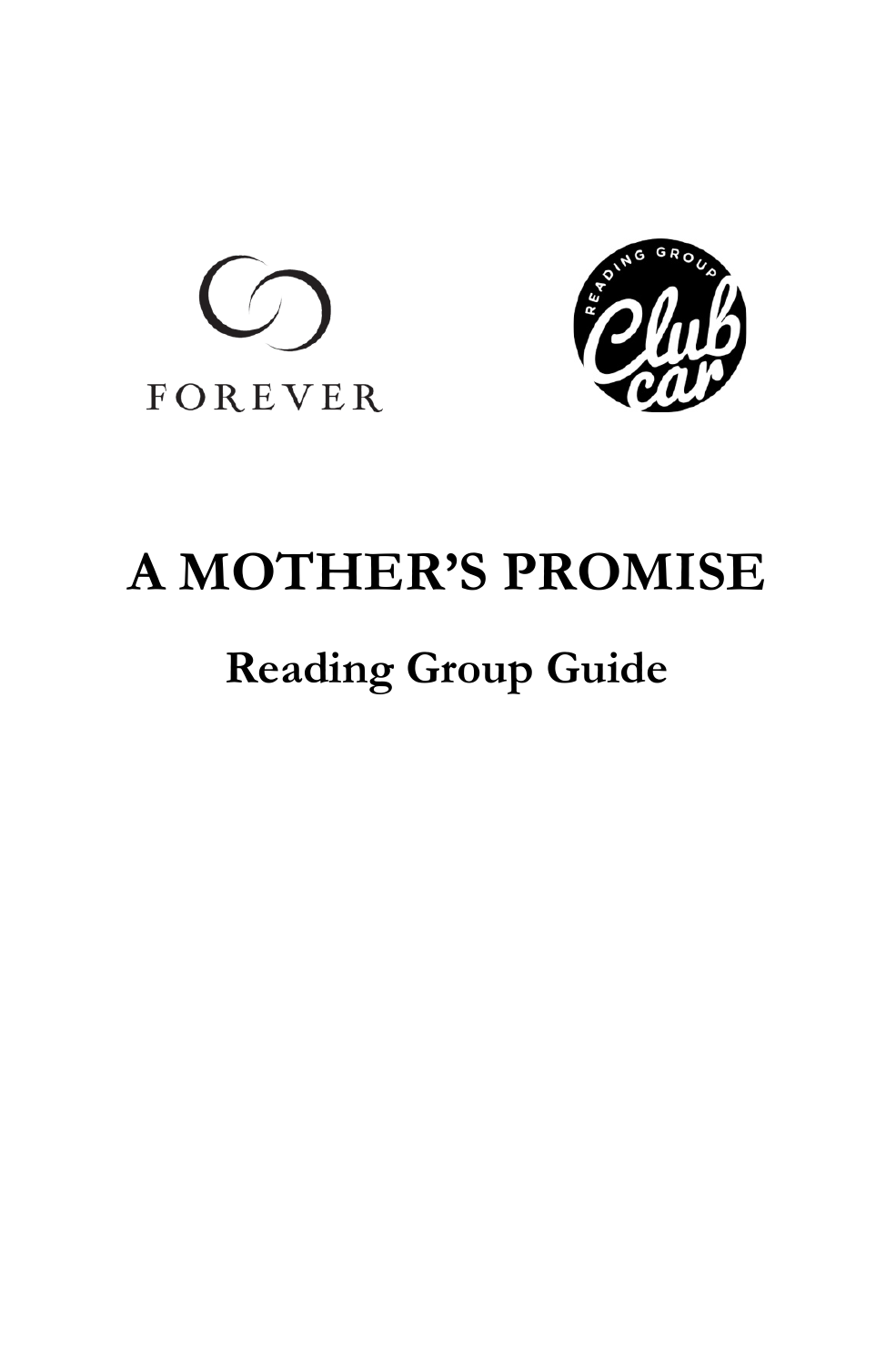## DISCUSSION QUESTIONS

- 1. At the beginning of the novel, did you believe that Ruth Ann Riley is, as she's been told, feebleminded? If so, when did you realize that perhaps she wasn't?
- 2. Do you think that having a baby out of wedlock is as shocking today as it was in the early twentieth century? Why did people feel the need to segregate "fallen" young ladies from the rest of society?
- 3. RuthAnnwasthe victimofrape, yet nobody seemed to either believe her or care.The authoritiesstill considered her "fallen." Why? How do you think that affected her? Were you surprised thatshe still loved her baby so much?
- 4. How did you feel when Ruth Ann tried to recover Annabel from the Dades? Was she really capable of caring for a baby on her own? Was it right of social services to place Ruth Ann's baby with the Dades, in a "swap" of one child for another? Was it right for the Dades to profit off of Ruth Ann's labor, since they provided room and board for her?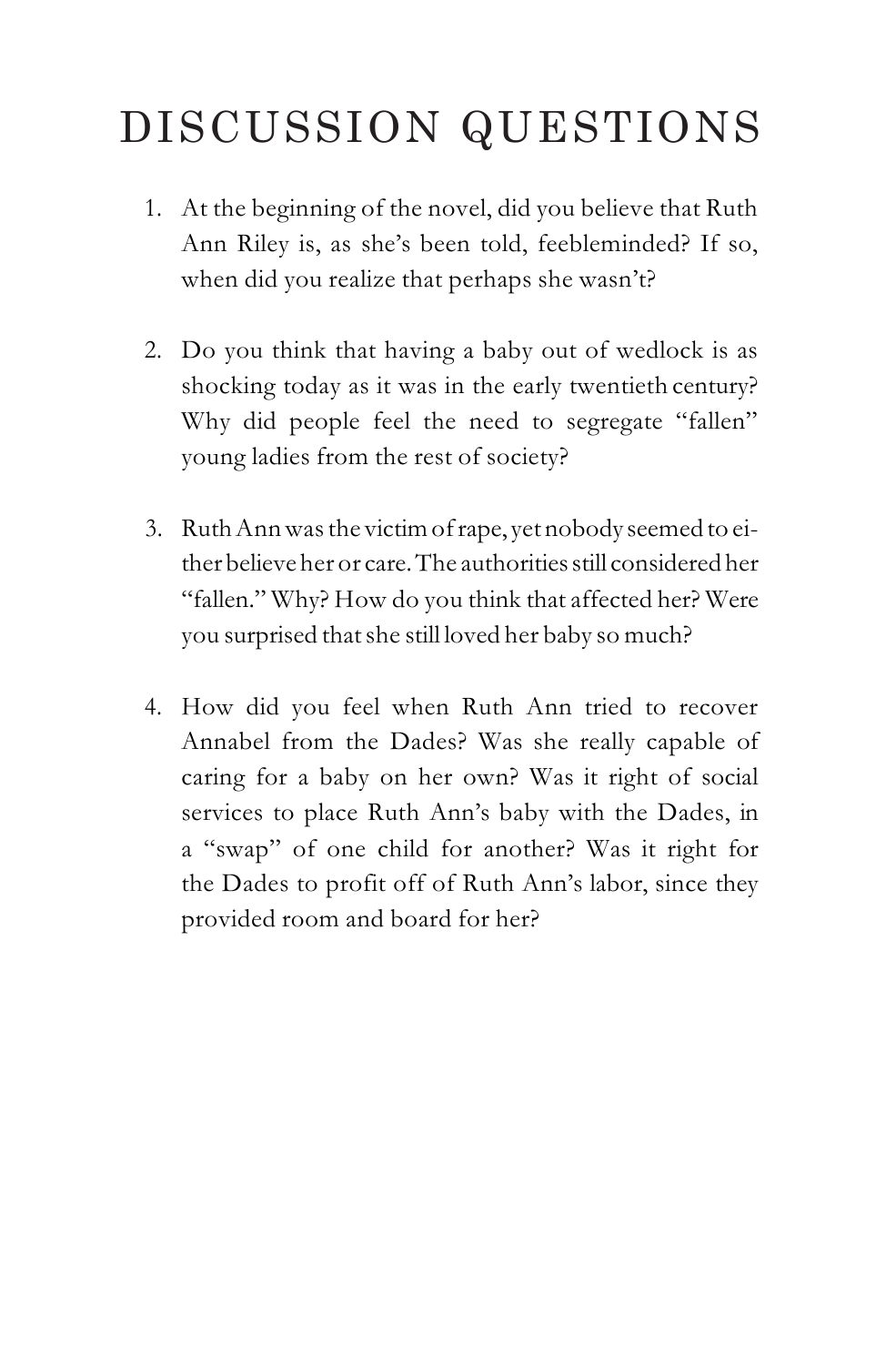- 5. How did you view the relationship between Ruth Ann and her mother? Is Sheila mentally ill? Or just impossibly angry at what life has done to her? Do you feel that she's right to be so nasty to Ruth Ann? Do you think that she still loves Ruth Ann in any way?
- 6. The term *eugenics* refers to the 'science of good breeding.' Do you think it's possible to breed out less desirable traits in human beings—or breed *in* more desirable ones? Aside from religion, what are the ethical and moral issues atstake?
- 7. What do you think about the underlying financial concerns that drove some of these "progressive" ideas? Do you think these money issues still affect policy-making and politics today?
- 8. What do you think of the Supreme Court's decision to uphold the state's right to sterilize individuals against their will?
- 9. Do you think that these gentlemen were well-intended? Patriotic? That the end justified the means?
- 10. Despite losing her long court battle, Ruth Ann finds happiness with Clarence, eventually leaves the Colony and is able to adopt Annabel and Bonnie. Did you find the ending of the book satisfying? Why or why not?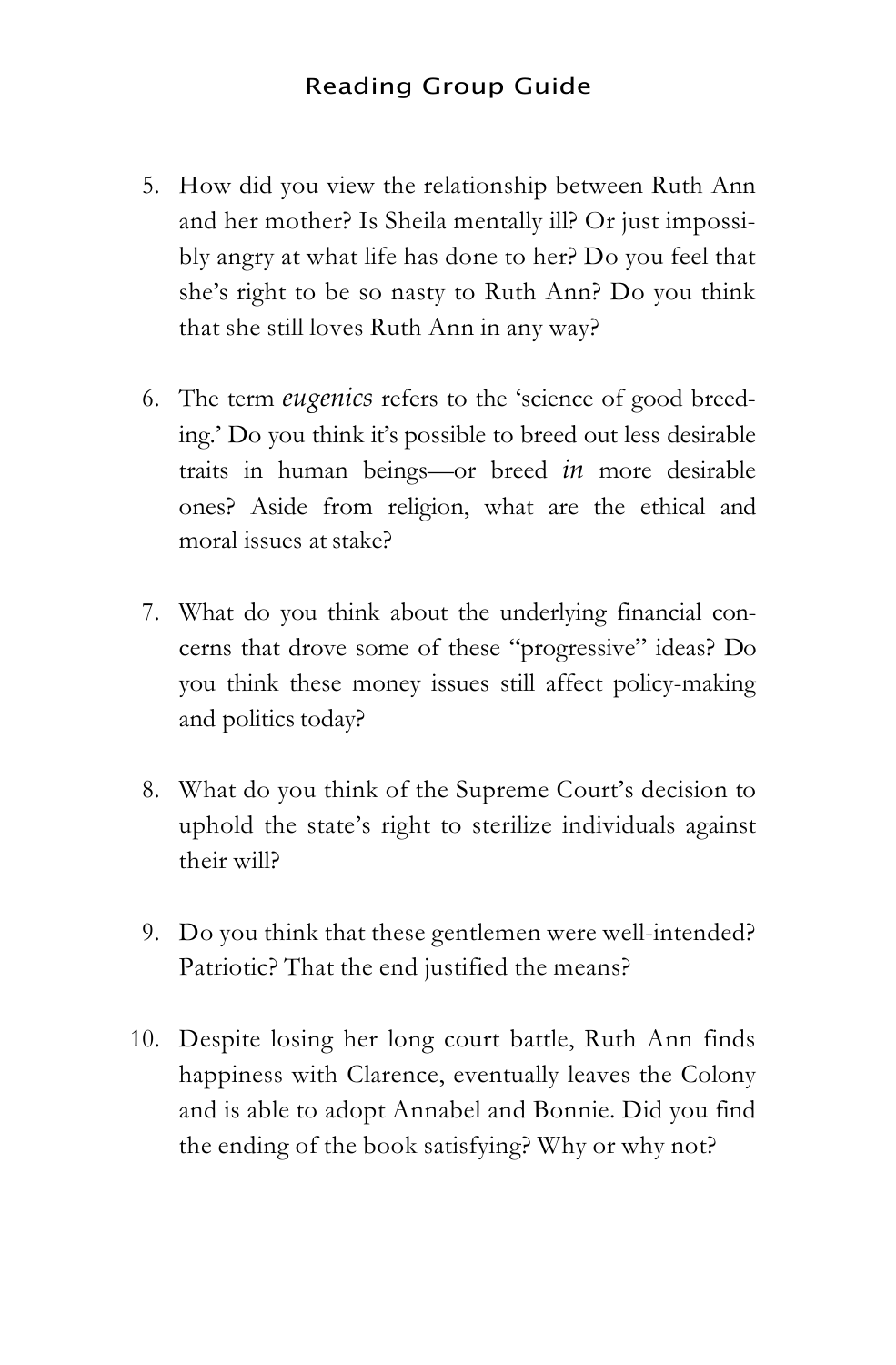In the actual writ of opinion for *Buck v. Bell*, Justice Oliver Wendell Holmes, Jr., describes the reasoning behind the Supreme Court's decision to uphold the findings of the lower court. The bold-face sections are of particular interest (they are not bold in the original).

It is beyond unfortunate that the trumped-up "evidence" that Carrie and her infant daughter Vivian were feebleminded was never questioned by her own attorney. If the "evidence" had been invalidated, then Carrie could not have been judged to be the "probable potential parent of socially inadequate offspring." She could not have been found to be "manifestly unfit" to reproduce.

If anyone had cared to listen to her true story of rape, Carrie also would not herself have been found to be an example of "degenerate" offspring, since her pregnancy was in no way her fault. She never committed a crime, nor was she an imbecile, unable to feed herself. Both she and her daughter, Vivian, received good marks in school. People who knew Carrie in later life noted that she didn't seem mentally disabled in any way and in fact looked forward to reading the newspaper every day and doing the crossword puzzle.

#### *Opinion*

#### HOLMES, J., Opinion of the Court

This is a writ of error to review a judgment of the Supreme Court of Appeals of the State of Virginia affirming a judgment of the Circuit Court of Amherst County by which the defendant in error, the superintendent of the State Colony for Epileptics and Feeble Minded, was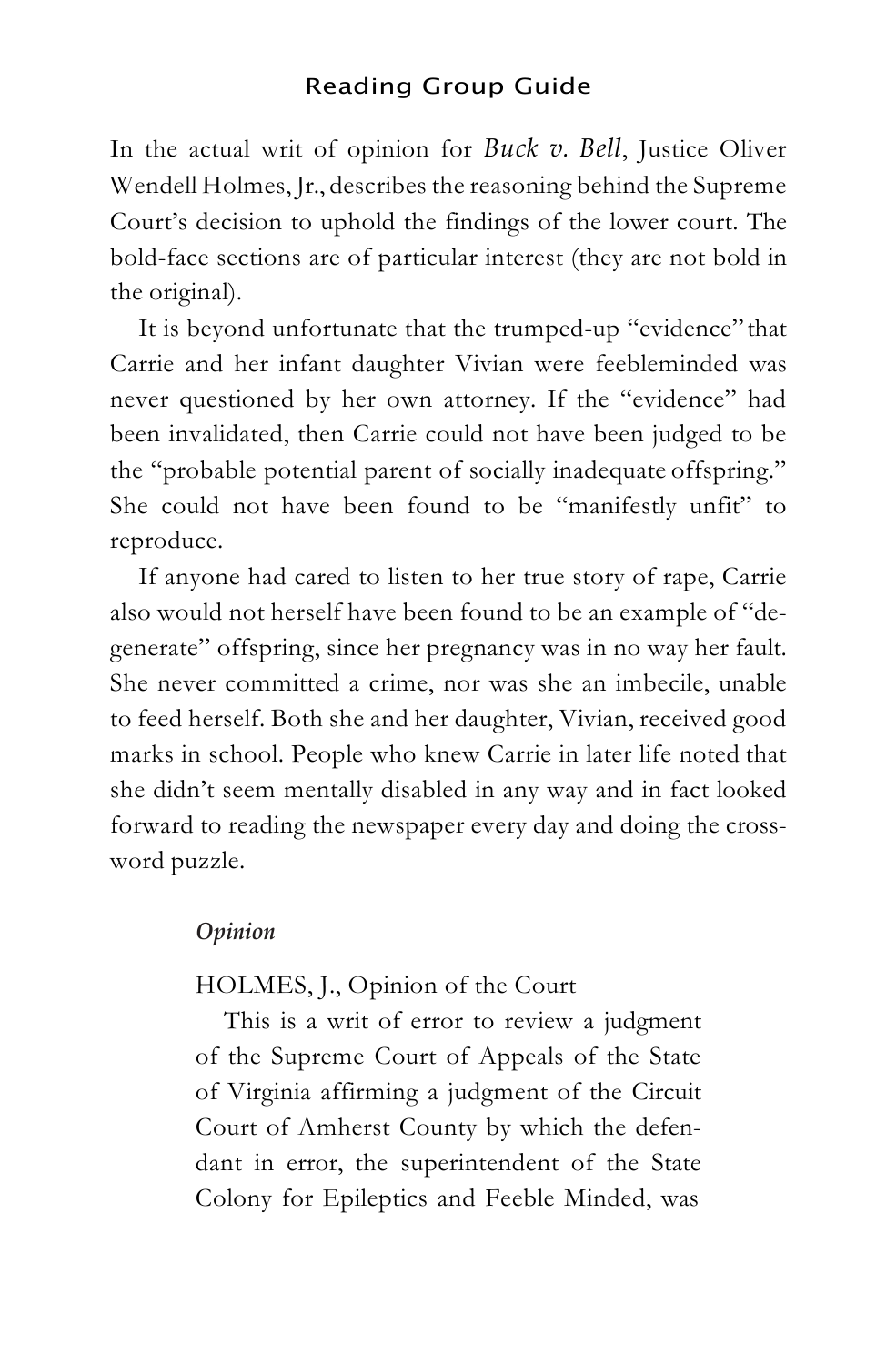ordered to perform the operation of salpingectomy upon Carrie Buck, the plaintiff in error, for the purpose of making her sterile. 143 Va. 310. The case comes here upon the contention that the statute authorizing the judgment is void under the Fourteenth Amendment as denying to the plaintiff in error due process of law and the equal protection of thelaws.

Carrie Buck is a feeble minded white woman who was committed to the State Colony above mentioned in due form. She is the daughter of a feeble minded mother in the same institution, and the mother of an illegitimate feeble minded child. She was eighteen years old at the time of the trial of her case in the Circuit Court, in the latter part of 1924.An Act of Virginia, approved March 20, 1924, recites that the health of the patient and the welfare of society may be promoted in certain cases by the sterilization of mental defectives, under careful safeguard, &c.; that the sterilization may be effected in males by vasectomy and in females by salpingectomy, without serious pain or substantial danger to life; that the Commonwealth is supporting in various institutions many defective persons who, if now discharged, would become a menace, but, if incapable of procreating, might be discharged with safety and become self-supporting with benefit to themselves and to society, and that experience has shown that heredity plays an important part in the transmission of insanity, imbecility, &c. The statute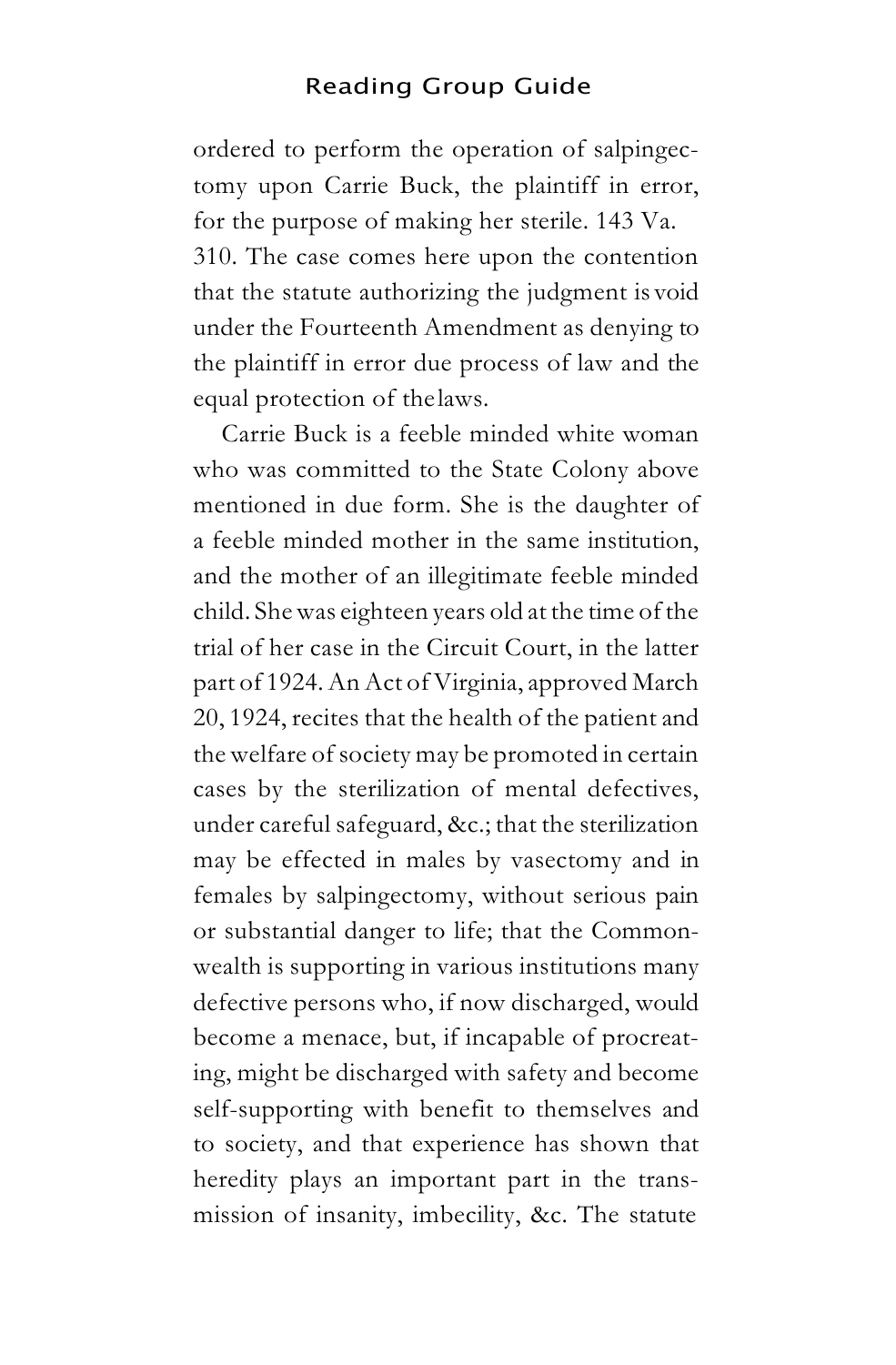then enacts that, whenever the superintendent of certain institutions, including the above-named State Colony, shall be of opinion that it is for the best interests of the patients and of society that an inmate under his care should be sexually sterilized, he may have the operation performed upon any patient afflicted with hereditary forms of insanity, imbecility, &c., on complying with the very careful provisions by which the act protects the patients from possible abuse.

The superintendent first presents a petition to the special board of directors of his hospital or colony, stating the facts and the grounds for his opinion, verified by affidavit. Notice of the petition and of the time and place of the hearing in the institution is to be served upon the inmate, and also upon his guardian, and if there is no guardian, the superintendent is to apply to the Circuit Court of the County to appoint one. If the inmate is a minor, notice also is to be given to his parents, if any, with a copy of the petition. The board is to see to it that the inmate may attend the hearings if desired by him or his guardian. The evidence is all to be reduced to writing, and, after the board has made its order for or against the operation, the superintendent, or the inmate, or his guardian, may appeal to the Circuit Court of the County. The Circuit Court may consider the record of the board and the evidence before it and such other admissible evidence as may be offered, and may affirm, revise, or reverse the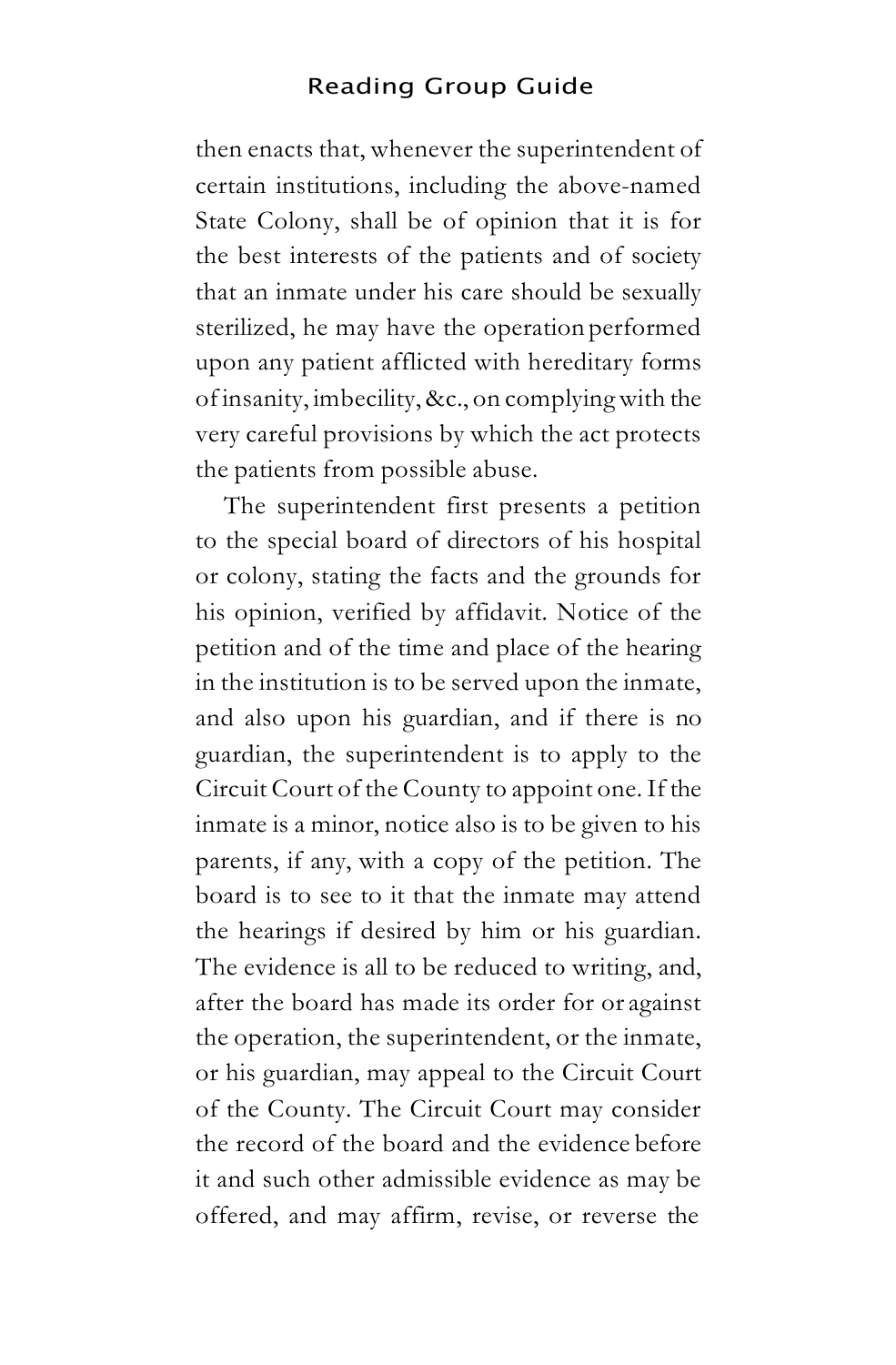order of the board and enter such order as it deems just. Finally any party may apply to the Supreme Court of Appeals, which, if it grants the appeal, is to hear the case upon the record of the trial in the Circuit Court, and may enter such order as it thinks the Circuit Court should have entered. There can be no doubt that, so far as procedure is concerned, the rights of the patient are most carefully considered, and, as every step in this case was taken in scrupulous compliance with the statute and after months of observation. there is no doubt that, in that respect, the plaintiff in error has had due process oflaw.

The attack is not upon the procedure, but upon the substantive law. It seems to be contended that in no circumstances could such an order be justified. It certainly is contended that the order cannot be justified upon the existing grounds.**The judgment finds the facts that have been recited, and that Carrie Buck is the probable potential parent of socially inadequate offspring, likewise afflicted, that she may be sexually sterilized without detriment to her general health, and that her welfare and that of society will be promoted by her sterilization**, and thereupon makes the order.

In view of the general declarations of the legislature and the specific findings of the Court, obviously we cannot say as matter of law that the grounds do not exist, and, ifthey exist, they justify the result. We have seen more than once that the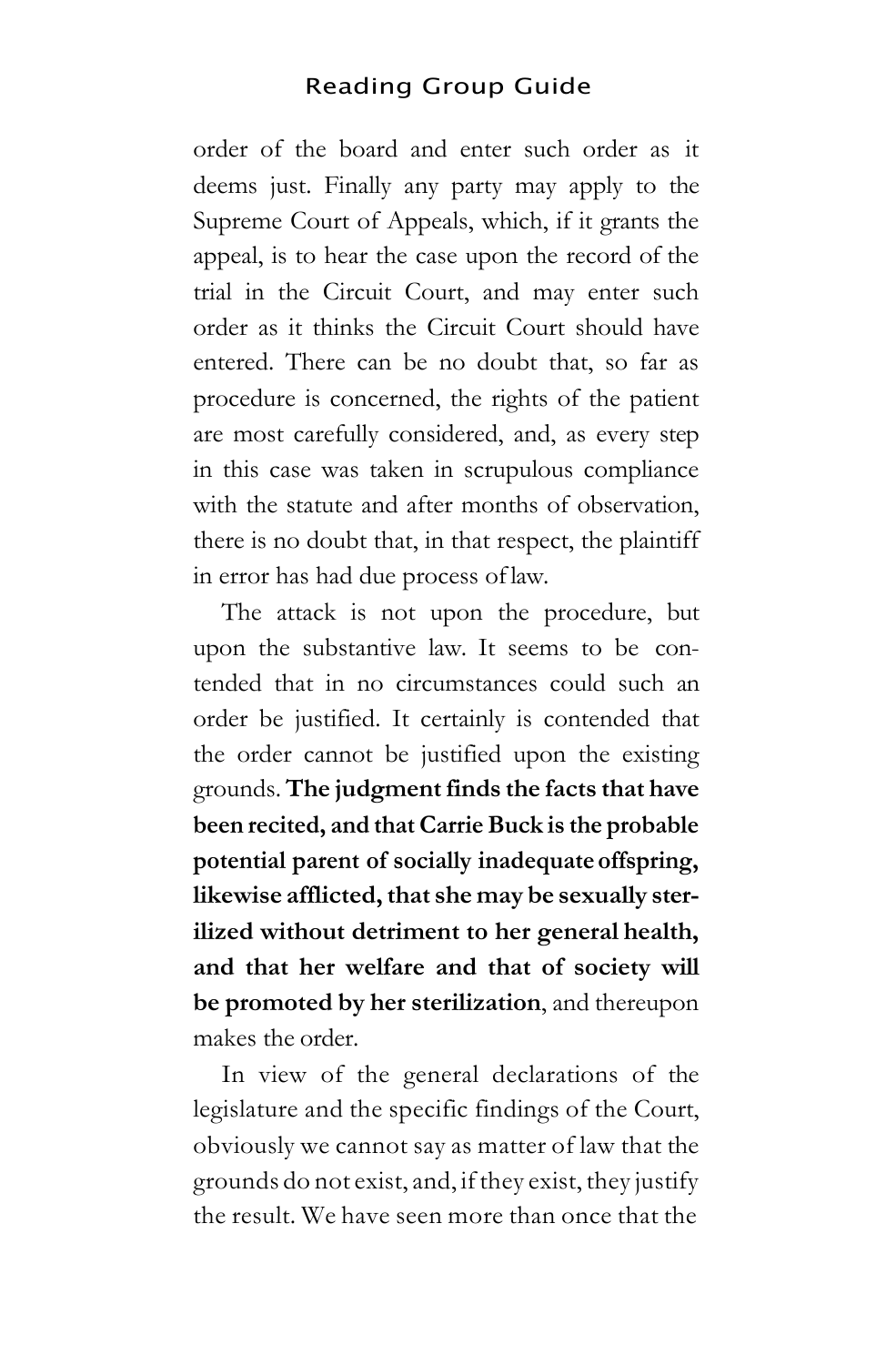public welfare may call upon the best citizens for their lives. It would be strange if it could not call upon those who already sap the strength of the State for these lesser sacrifices, often not felt to be such by those concerned, in order to prevent our being swamped with incompetence. **It is better for all the world if, instead of waiting to execute degenerate offspring for crime or to let them starve for their imbecility, society can prevent those who are manifestly unfit from continuing their kind.** The principle that sustains compulsory vaccination is broad enough to cover cutting the Fallopian tubes. *Jacobson v. Massachusetts*, 197 U.S.

#### 11. **Three generations of imbeciles are enough.**

But, it is said, however it might be if this reasoning were applied generally, it fails when it is confined to the small number who are in the institutions named and is not applied to themultitudes outside. It is the usual last resort of constitutional arguments to point out shortcomings of this sort. But the answer is that the law does all that is needed when it does all that it can, indicates a policy, applies it to all within the lines, and seeks to bring within the lines all similarly situated so far and so fast as its means allow. Of course, so far as the operations enable those who otherwise must be kept confined to be returned to theworld, and thus open the asylum to others, the equality aimed at will be more nearly reached.

Judgment affirmed.

MR. JUSTICE BUTLER dissents.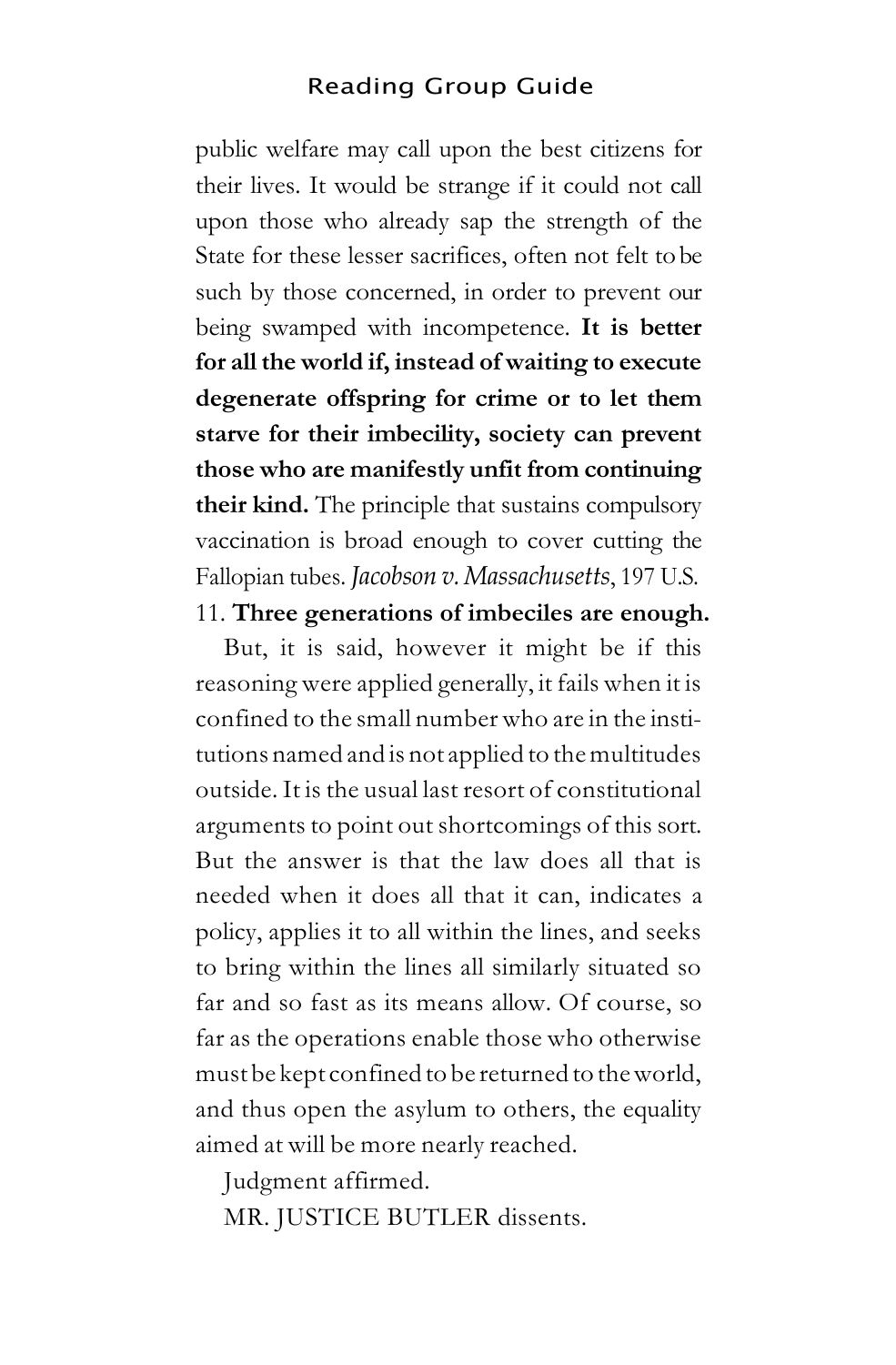### FURTHER READING

Shankar Vedantam, *Hidden Brain*. "Emma, Carrie, Vivian: How a Family Became a Test Case for Forced Sterilizations," National Public Radio, April 23, 2018 *ThreeGenerations,NoImbeciles:Eugenics,theSupremeCourt,and* Buck v. Bell, by Paul A. Lombardo *Imbeciles: The Supreme Court, American Eugenics, and the Sterilization of Carrie Buck* by Adam Cohen *A Whisper Past: Childless After Eugenic Sterilization in Alberta* by Leilani Muir *EugenicNation:FaultsandFrontiersofBetterBreedinginModern America*, 2nd edition, by Alexandra Minna Stern *American Eugenics*, by Nancy Ordover *TheVirginiaStateColonyforEpilepticsandFeebleminded*,byMolly McCully Brown

> VISIT GCPCIubCar.com to sign up for the GCP Club Car newsletter, featuring exclusive promotions, info on other Club Car titles, and more.



@grandcentralpub

@grandcentralpub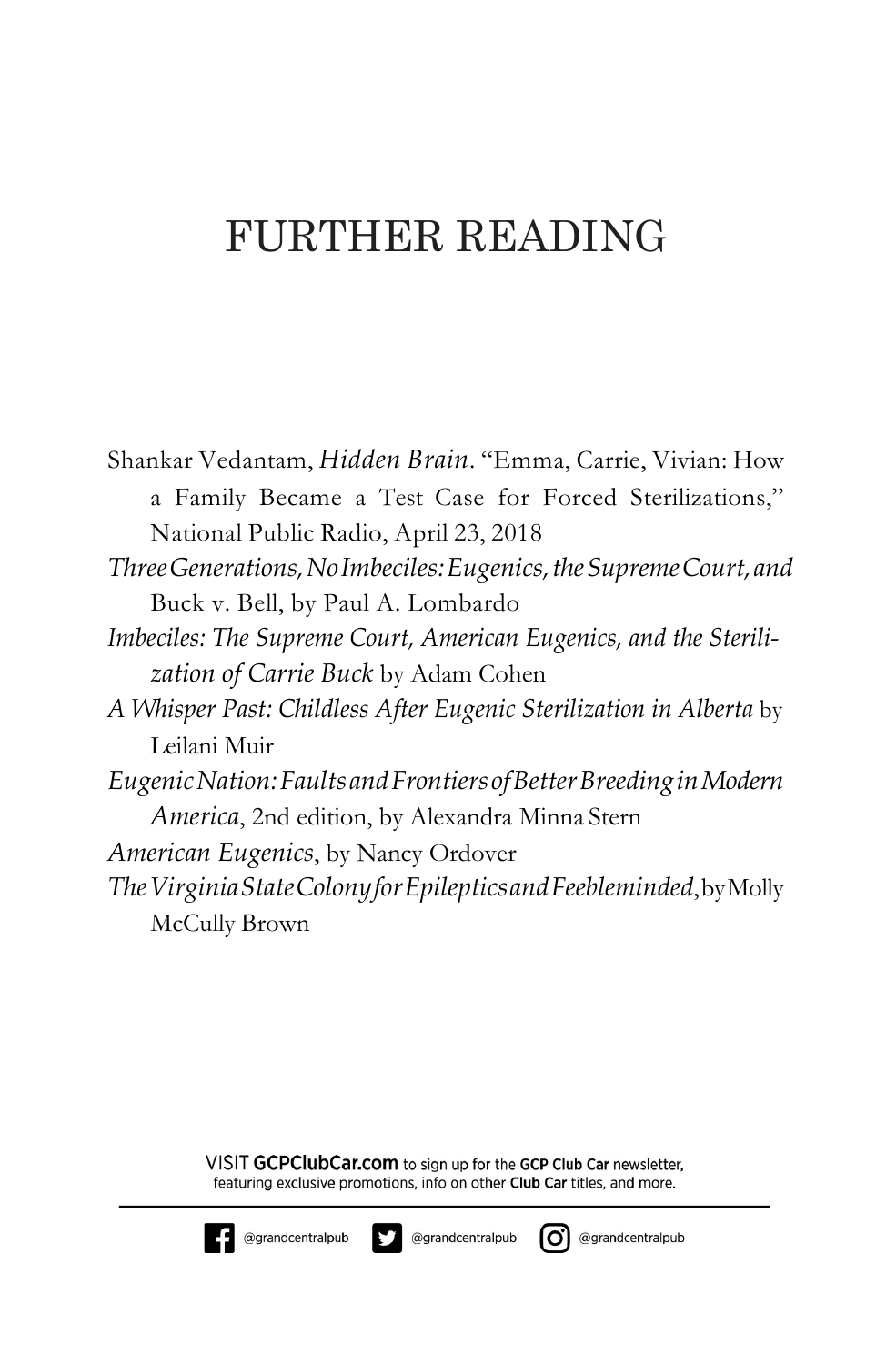## ACKNOWLEDGMENTS

I'm deeply grateful to:

V. S. Alexander, for tossing me the ball.

Evan Marshall and Martha Jewett.

Paul Lombardo and Adam Cohen, for their remarkable books, invaluable to my research.

Wanda Ottewell, for pushing me further in the draft stage of the manuscript.

Leah Hultenschmidt, for taking a chance on me and for deft editing and guidance.

Sabrina Flemming, for fielding all sorts of odd things and laughing at my terrible jokes.

Daniela Medina, for creating more than one incredible cover. Rita Madrigal, for stellar copyediting. Any mistakes are my own.

The entire team at Grand Central Publishing and Forever.

Readers everywhere who, in the midst of this chaotic world, still find time for books.

This novel wouldn't exist without any of you! *Thanks* is an entirely inadequate word.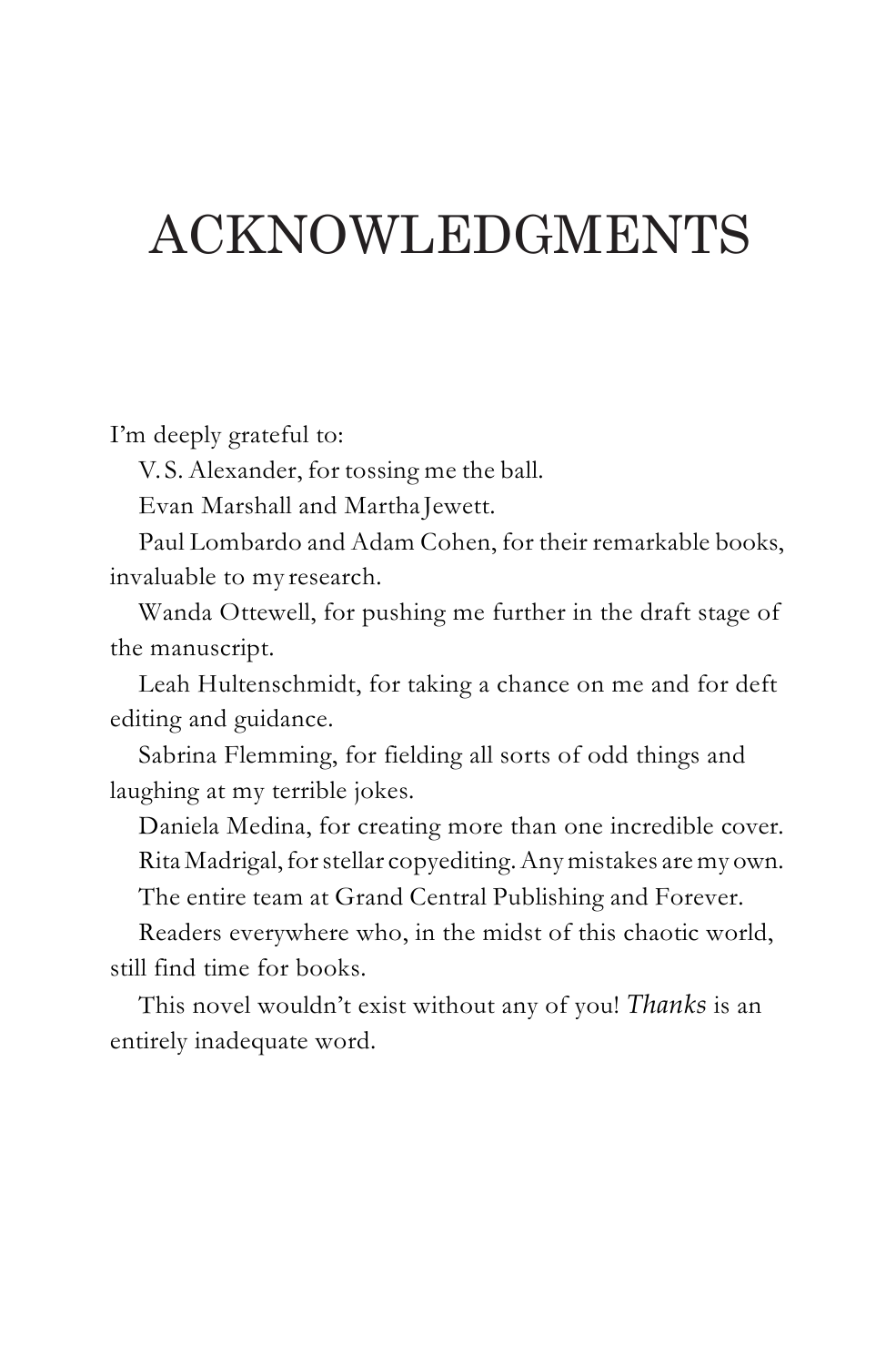## ABOUT THE AUTHOR

K.D. Alden is the pseudonym for an award-winning, bestselling author of more than twenty-five novels for New York publishers. While she's created hundreds of characters under multiple names, she herself has only one personality. This is her first historical novel.

For all the latest news from K.D. Alden, visit:

www.KDAlden.com Instagram @kdaldenauthor Facebook.com/kdaldenauthor Twitter @kdaldenauthor